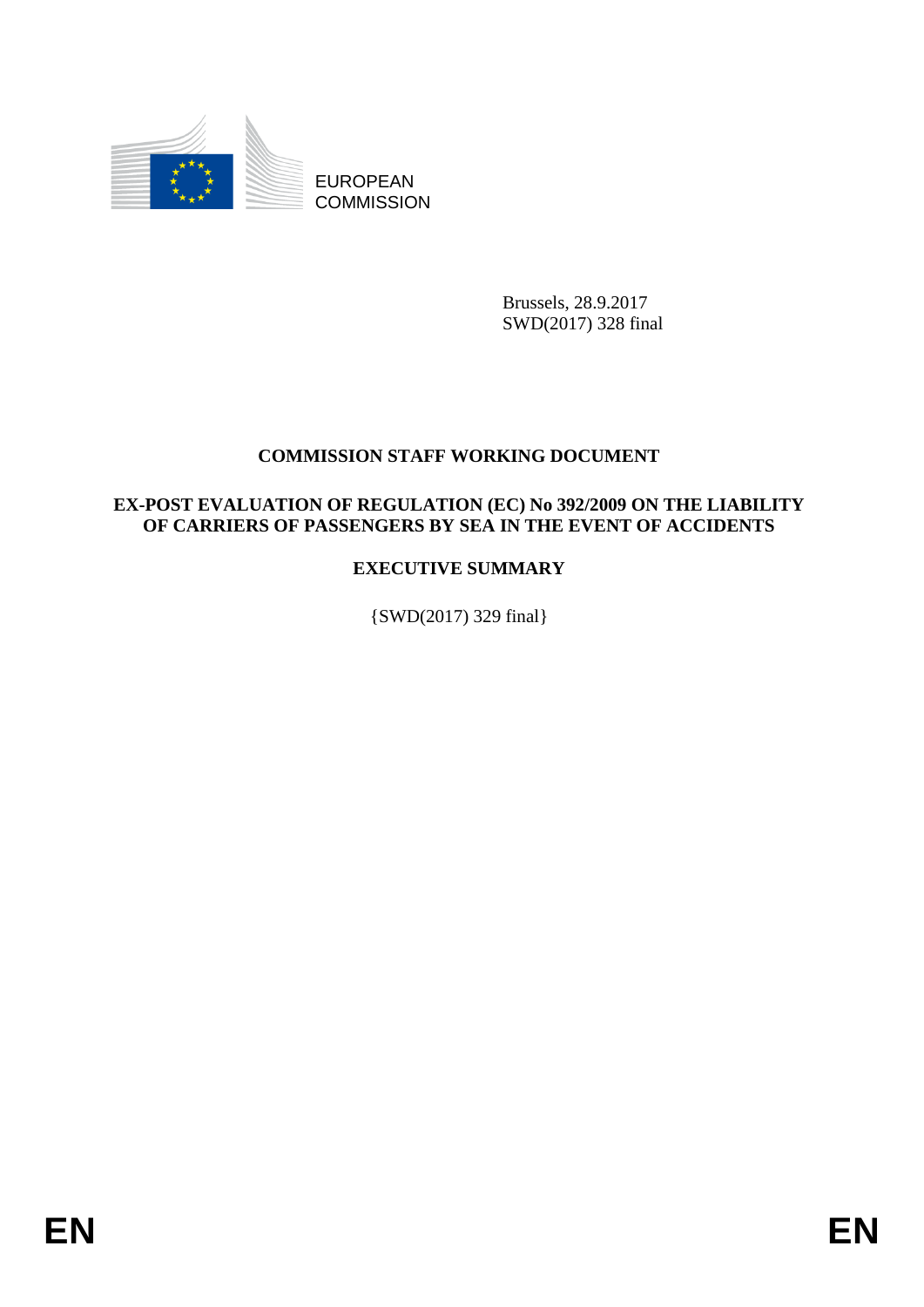## **EXECUTIVE SUMMARY**

Regulation (EC) No 392/2009 establishes liability rules for damages caused to passengers in case of accidents during travel by sea. It covers both international and some types of domestic carriage.

The Regulation in particular establishes strict liability, meaning liability without needing to establish fault, for carriers in case of an accident resulting from a 'shipping incident' as defined in the Regulation. For all other cases, when the accident is not due to a shipping incident (e.g. bad weather) the passenger must prove fault or neglect on the part of the carrier. At the same time, the Regulation obliges the carrier to have insurance, and gives passengers the right to claim compensation directly from the carrier's insurer.

The system of operator liability introduced by the Regulation is based on the Protocol of 2002 to the Athens Convention on the Carriage of Passengers and their Luggage by Sea, 1974 (hereinafter referred to as the 'Athens Convention'), adopted by the International Maritime Organization ('IMO'). However, it differs from the Protocol in terms of its scope of application, and it adds specific provisions to the requirements of the Protocol concerning the rights of passengers with reduced mobility, the right of an advance payment in case of personal injury or death, and the obligation to provide information to all passengers on their respective rights at the point of purchase of their tickets, or  $-$  at least  $-$  at the point of departure of their journey.

The Regulation also makes it mandatory in the EU for operators to take out war and terrorism risk insurance. However, such insurance cover is 'capped' at a maximum amount set in accordance with the IMO Reservation and Guidelines to the 2002 Protocol adopted in 2006, in order to ensure the ability of the insurance market to cover the relevant risks.

This ex-post evaluation has been carried out as Article 8 of the Regulation provides that the Commission must report on its application, taking into account also pertinent economic developments and developments in international fora. Within the Regulation itself specific points have been raised for further consideration by the Commission and which may be subject to a possible impact assessment and which the current ex-post evaluation was also tasked with gathering evidence for. These points are: (a) the scope of the Regulation and the possibility of extending it to all types of domestic passenger carriage as a mandatory requirement (Article 1(3) of the Regulation); and (b) the financial impact of the Regulation in terms of the cost of premiums on carriers operating domestically, in particular on class B which are already included in its scope of application. The evaluation has been carried out in order to examine the application the Regulation during the first three years since its date of application on 31 December 2012. It is supported by an external study carried out for the Commission in 2016-2017. $^1$ 

Among the elements also taken into consideration is the Protocol of 2002 to the Athens Convention, which is annexed to the Regulation, and the provisions thereof that become applicable through the Regulation. Furthermore, the accession of the European Union to the Protocol of 2002, through Council Decisions 2012/22 /EU and 2012/23/EU, which took effect with the entry into force of the Protocol in April 2014, has been considered in the ex-post evaluation of the Regulation.

Prior to the adoption of the Regulation, the rights of passengers travelling by sea in the event of accidents were subject to national law, which varied significantly as regards the relevant

1

<sup>&</sup>lt;sup>1</sup> <https://bookshop.europa.eu/en/support-study-to-the-evaluation-of-regulation-ec-392-2009-pbMI0417106/>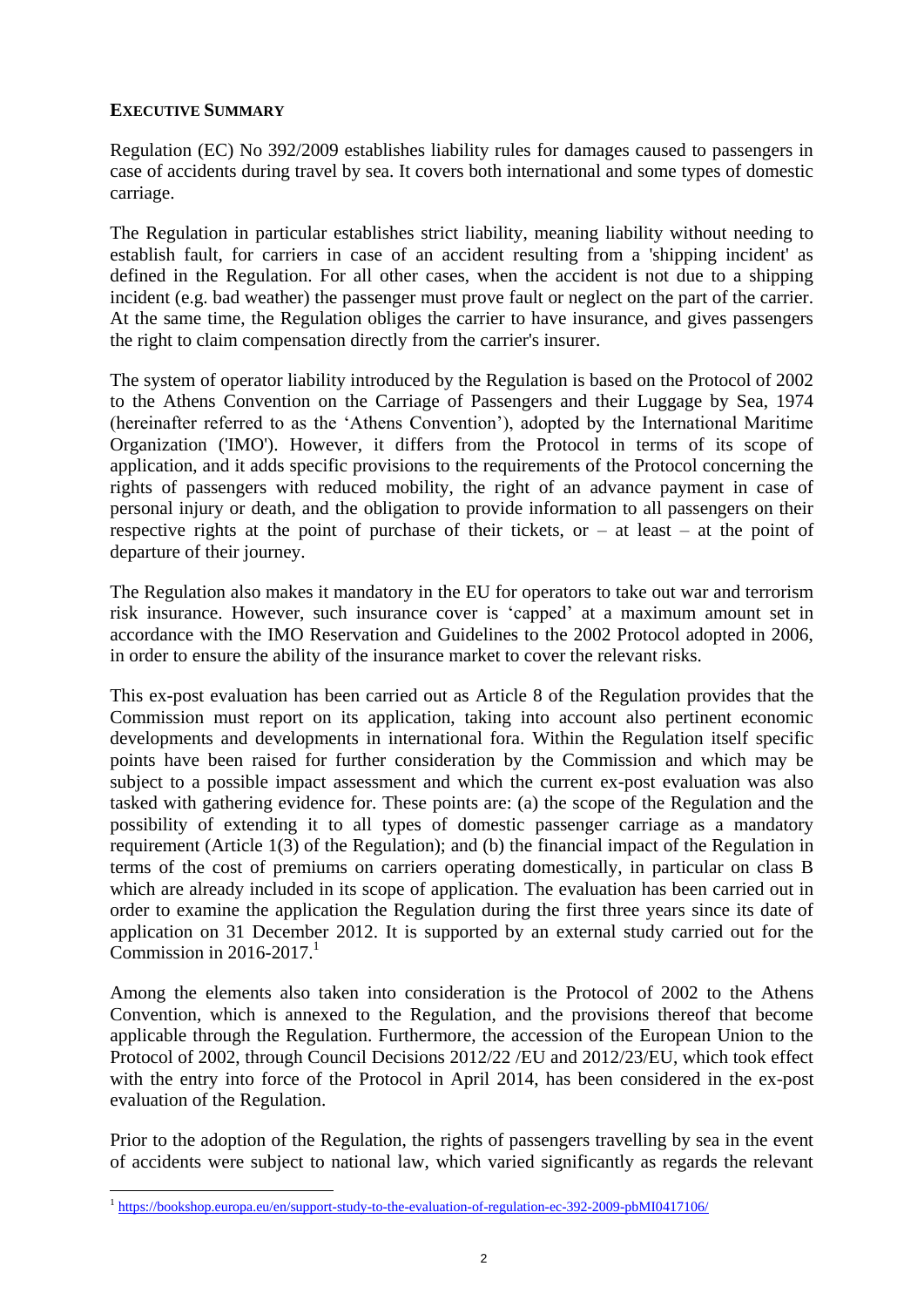thresholds of compensation, the grounds of and exceptions to the carrier's liability. While the Athens Convention 1974 had been ratified by a number of EU Member States meaning that the rights of passengers established therein were applicable in many Member States, since this depended on ratification by individual Member States no uniformity across the EU as regards rights of passengers had been established and nor was there a sufficient level of protection of these rights.

In the first three years of its application the Regulation has not been applicable in its full scope in all Member States, due to the possibility established in Article 11 for States to exempt domestic carriage of passengers by sea in classes A and B, the two types of domestic carriage covered by the mandatory scope of the Regulation. At the same time and as Article 2 allows for this possibility, three Member States have chosen to apply the Regulation in an extended manner covering all types of domestic carriage, with some adjustments. As a result a full assessment of all aspects of the Regulation has proved difficult at this time.

This notwithstanding the most important finding of the evaluation is positive as regards the effectiveness of the Regulation and on this basis it is not proposed to modify the Regulation at this stage. The results of the implementation are that it has brought about the introduction of the Athens Protocol standards into EU legislation in terms which are expected to have a knock-on effect on harmonisation and the level playing field across the EU market in the mid to long term. The evaluation has not identified any impediments to the expected benefits. Other significant impacts of the Regulation that the evaluation was able to find evidence for are the provision for advance payment and the obligation on the carrier to provide information to passengers on their respective rights at the point of purchase of their tickets, or  $-$  at least  $$ at the point of departure of their journey.

The Regulation does not appear to have produced any unexpected negative impacts to date. The analysis underlying this finding however does cover a period when exemptions were in place. The conclusions may therefore not be transferable to a later period when the Regulation is fully implemented.

The findings indicate that the insurability of carriers has not been affected by the Regulation. Insurance premiums and passenger fares have been largely unaffected. There have been slight unexpected positive effects, such as providing clarity for dealing with (especially international) claims on accidents and incidents and the fact that the regulation may have caused a small number of Member States to go beyond the scope of the application and expand the coverage of passenger rights.

With regard to efficiency the evaluation looked into the different costs and benefits of the Regulation, using proportionality and reasonableness as the main lenses for this analysis. In general, the Regulation was found to have created significant benefits with low costs. The costs and benefits that can be attributed to the Regulation are likely to change substantially once the exemptions expire. A future evaluation will have to assess whether the current conclusion on efficiency will still hold.

The evaluation also concluded that the Regulation is in line with the objectives of the EU maritime safety policy. As part of the Third Maritime Safety Legislative Package the Regulation ensures greater accountability and responsible behaviour on the part of maritime operators. As far as other existing legislation is concerned, the Regulation is coherent and adds useful elements to the existing instruments, while further experience with its application